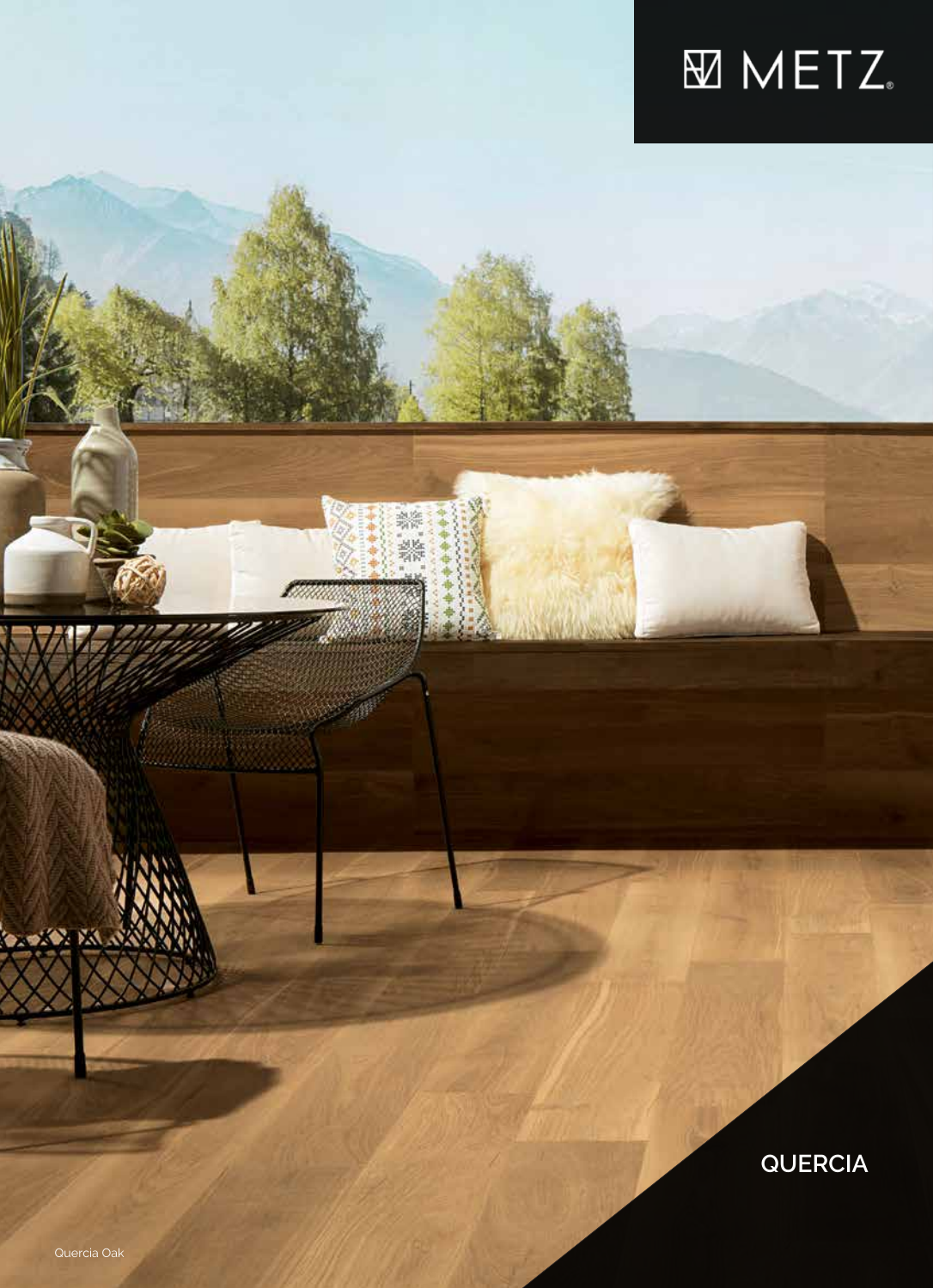

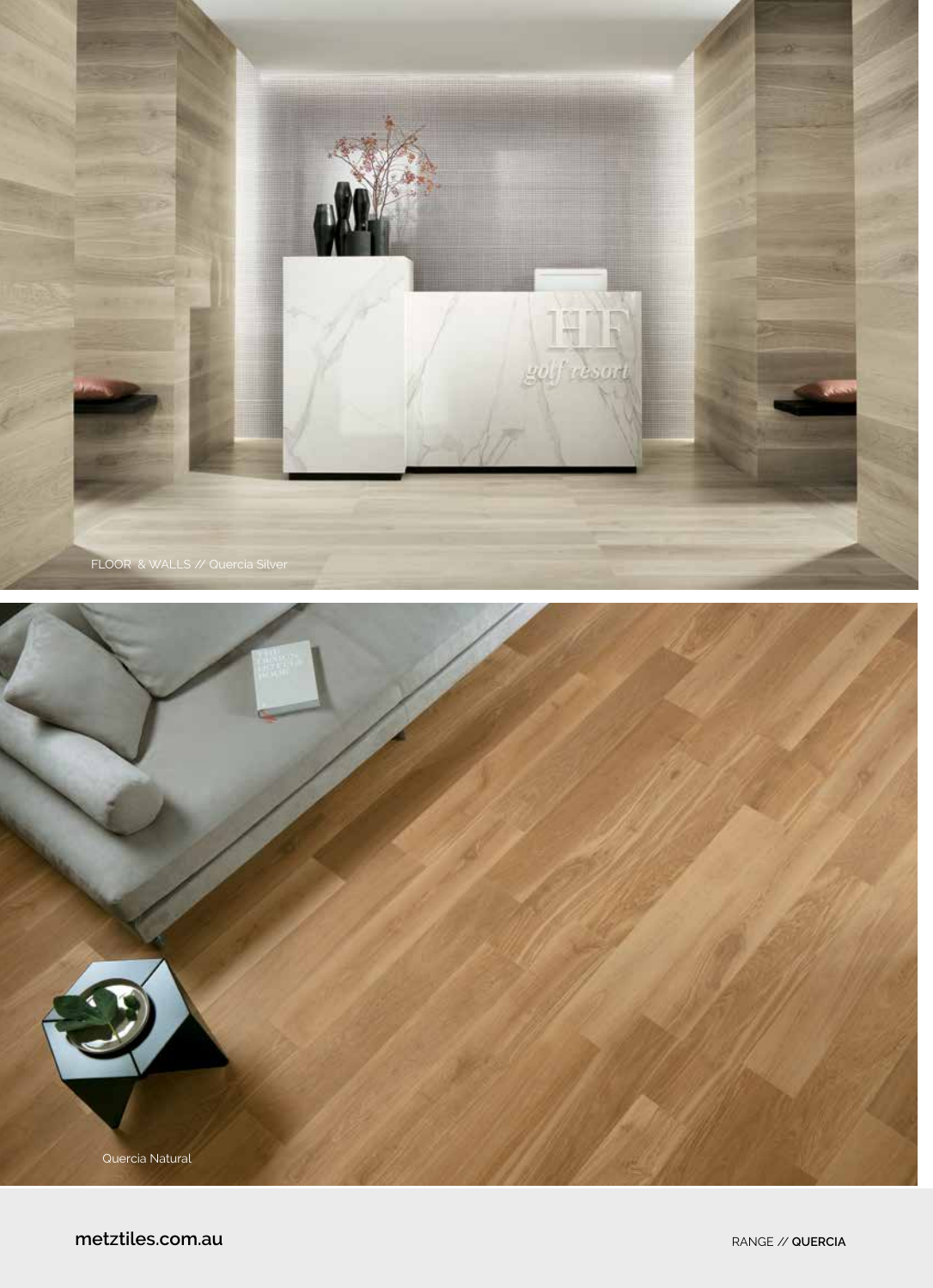

Metz Quercia is produced in 5 contemporary timber look tones in both plain and *Grip* finish.